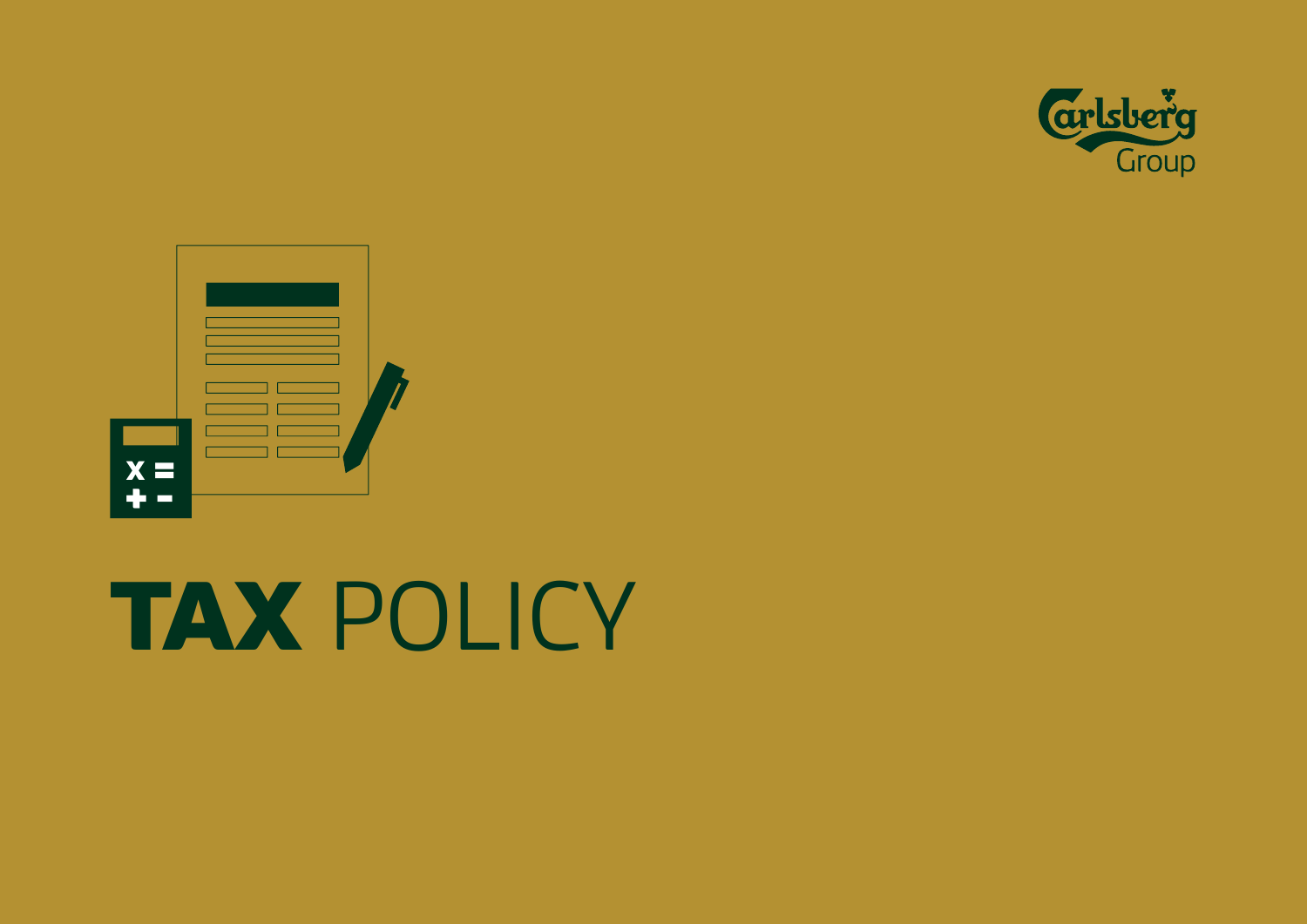## INTRODUCTION

.

The purpose of the Carlsberg Group's Tax Policu is to set direction and communicate how we conduct our tax affairs in pursuit of a compliant and competitive tax position.

We recognize the importance of how tax contributes to local society and the development of countries in which we do business. On an annual basis, we publish the Carlsberg Group's total tax contribution as part of the [Carlsberg Annual Report](https://www.carlsberggroup.com/media/42542/carlsberg-group-annual-report-2020_final.pdf) and our [Sustainability Report.](https://www.carlsberggroup.com/media/42556/carlsberg-sustainability-report-2020_final.pdf) We manage all tax affairs in accordance with applicable law.

We acknowledge the increased focus on our decision-making processes related to tax affairs, not least how much tax we pay and where it is paid. We support standardization, transparency, predictability and equal treatment with respect to tax affairs as a way of ensuring equal conditions for all market participants.

At Carlsberg we are committed to running our business in a way that contributes to the UN Sustainable Development Goals (SDG). Tax payments are important contributors directly and indirectly to many of the SDGs.

We are committed to paying all applicable taxes in the countries in which we do business. In addition to paying corporate income tax, we also pay a significant amount of withholding taxes, excise duties, VAT and other taxes. Our Tax Policy applies to all taxes.

We aim to manage tax risks through appropriate policies and communication, as well as robust documentation. The foundation for our Tax Policy is good corporate citizenship within tax management, compliance and transparency.

Our Tax Policy applies globally and is mandatory for management and employees, including third-party personnel working on our behalf in all entities that are *de facto* controlled by the Carlsberg Group

The Tax Policy is relevant for any individual working with matters that directly or indirectly impact taxes. It aims to set out expectations and responsibilities for key roles, including how to interact with external stakeholders, tax advisers and tax authorities.

In conducting our business, we will observe and act in compliance with applicable tax regulations and in accordance with our corporate values expressed in the Carlsberg Code of Conduct, which is a part of Carlsberg's "Live by our Compass" framework.

As part of Live by our Compass, we have a Speak Up system encouraging Carlsberg Group's employees, insourced contractors and external partners to speak up and raise concerns about any conduct (including tax-related) that is not in line with Carlsberg Group policies, applicable laws and regulations.

The Tax Policy is approved by the Supervisory Board, and the Executive Committee (ExCom) exercises oversight of the tax affairs of the Group.

The VP & Head of Group Tax is responsible for the creation and design of the Tax Policy, its implementation, and ensuring that it is adhered to throughout the organization.

In addition, Group Tax maintains oversight of the Group's day-to-day tax affairs.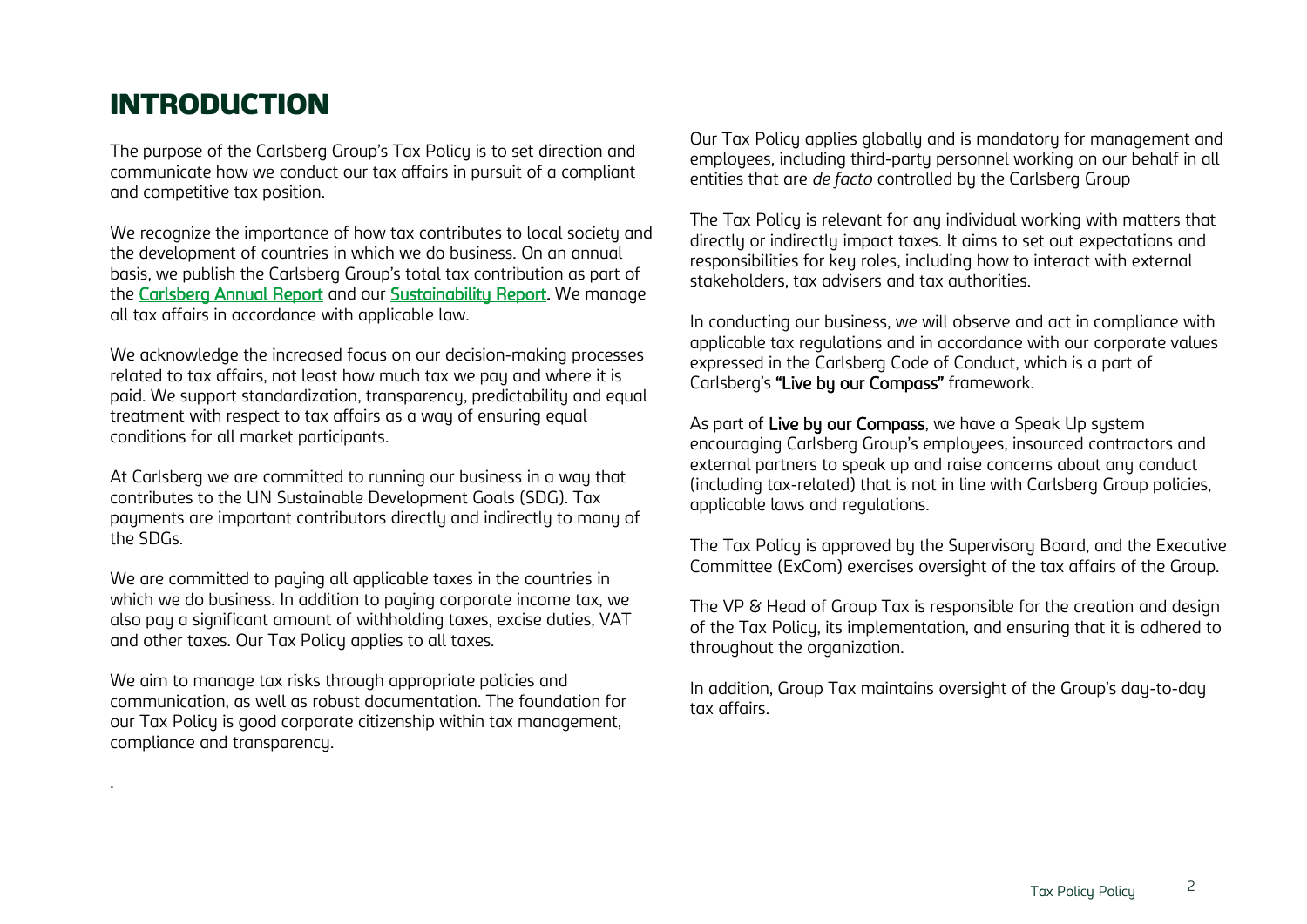## OUR TAX PRINCIPLES

#### 1. COMPLIANCE

In conducting our business, we will observe and act in compliance with relevant laws, practice and international guidelines. Our tax principles set the direction in the Carlsberg Group for how we conduct our tax affairs in pursuit of a compliant and competitive tax position.

**1.1.** We are committed to fulfilling our global tax obligations, which means we will comply with national tax laws in the countries in which we operate and accept the benefits and obligations that follow from double tax treaties, EU regulation and commonly accepted international tax principles. We will comply not only with the wording of the law but also its intent, where such intent is clearly communicated.

**1.2.** We will apply best practice and act in accordance with relevant legislation in our tax computations and reporting to ensure that we pay our taxes accurately and timely.

**1.3.** We will structure our tax affairs to support our commercial and economic activities through:

- Identification of relevant tax laws and regulations.
- Adherence to local practice and international guidance.
- Technical assessment and documentation of positions.
- Obtaining professional opinions and advice where the intention or interpretation of applicable law is not clear.
- Rulings from tax authorities to confirm the treatment based on full disclosure of the relevant facts when feasible.
- Adoption of tax positions that are justifiable and which we are prepared to defend in tribunals or courts.

1.4. Manuals and guidelines are issued to provide details on how to comply with the policy. Through our Tax Risk Management (TRM) tool, the Carlsberg Group Tax department systematically maps, monitors and collects information on tax risks in cooperation with local stakeholders.

On a biannual basis, the Carlsberg Group's tax risks are reported to the Executive Committee (ExCom) and the Audit Committee.

**1.5.** All inter-company transactions (transfer pricing) are calculated and charged using arm's length principles, and closely managed to ensure that taxes are paid where value is being created.

#### 2. COOPERATION WITH AUTHORITIES AND TRANSPARENCY

We recognize the interest of our various stakeholders in our tax affairs, including insight into our tax management and fulfillment of disclosure requirements.

**2.1.** We value a good working relationship with tax authorities and rely on their support. In this context, we strive to establish and maintain a constructive working relationship with authorities on all aspects of taxation and to engage in a constructive dialogue with these authorities in all markets in which we operate.

2.2. We formally engage with the Danish tax authorities in the Tax Governance program and work with the authorities to ensure transparency with respect to our business transactions and tax reporting.

**2.3.** We consider tax laws in all countries to be equally important and do not rank or prioritize such laws. We are committed to following established procedures when dealing with tax authorities and when accepting government grants.

2.4. While conducting business globally, there may be uncertainties or differences in the application of tax laws, leading to discussions with tax authorities. Regardless of the issues, relevant employees and supporting functions must actively seek open dialogue with tax authorities and, if required, involve tax authorities in resolving potential double taxation issues that mau arise.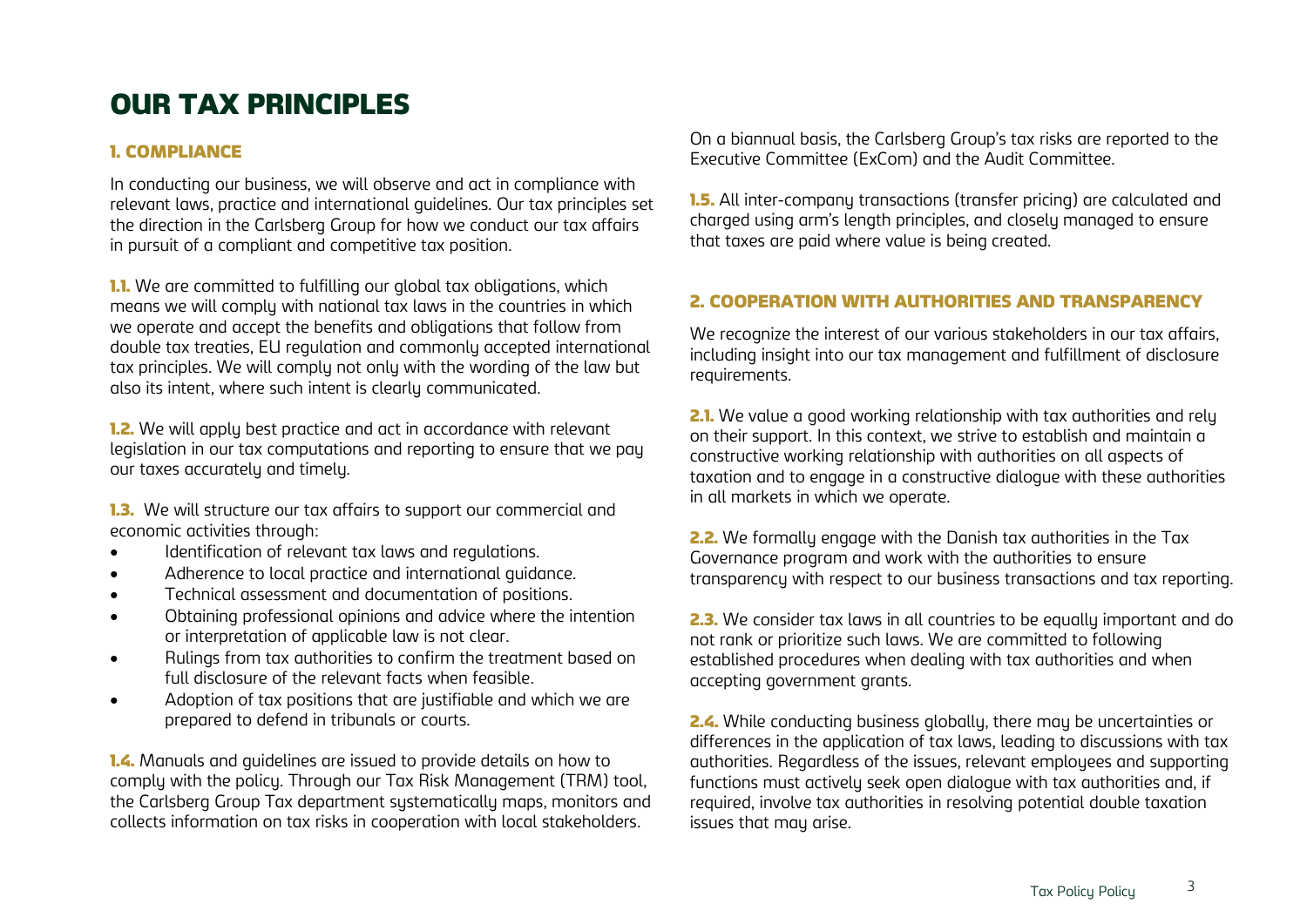**2.5.** We will respond to reasonable, legitimate and specific requests from tax authorities and disclose information required to enable an informed assessment of our tax position.

2.6. We will disclose relevant information to the public, balancing the need for confidentiality regarding business-critical information and the public's legitimate interest in our tax affairs. We will communicate in a clear and timely manner on topics such as our total tax contribution, tax payments and this Tax Policy.

**2.7.** We will report our tax payments in more detail where such reporting is based on generally accepted standards and introduced within our industry sector as a common practice. Our publicly available tax reporting can be found in the [Carlsberg Annual Report](https://www.carlsberggroup.com/media/42542/carlsberg-group-annual-report-2020_final.pdf) and our [Sustainability Report.](https://www.carlsberggroup.com/media/42556/carlsberg-sustainability-report-2020_final.pdf) 

**2.8.** We will engage in dialogue with policymakers as a way of ensuring equal conditions for all market participants. We urge policymakers to implement coordinated and coherent tax reforms that minimize the risk of double taxation.

#### 3. SHAREHOLDER VALUE

We aim to have a compliant and competitive tax position within the context of our commercial activities, and to contribute to the societies in which we do business. We undertake tax planning based on sound commercial rationale and focus on preventing double taxation.

**3.1.** Within the limits established by laws and regulations, and subject to the principles set out in the Tax Policy and Code of Ethics and Conduct, we manage our tax affairs proactively, seeking to maximize shareholder value in accordance with our Group's Strategy while at the same time contributing to society by paying the right amount of tax at the right time. This includes:

• Tax planning based on interpretation of applicable laws aligned with the substance of the economic and commercial activity.

- Reduction of tax cost and risk of double taxation, e.g. by using appropriate debt financing, holding companies and tax loss carruforwards.
- Use of tax incentives, exemptions and deductions that are made available to taxpayers through tax legislation or practice in the markets in which we carry out business activity.
- $\bullet$  Use of all reasonable means available to minimize double taxation, including use of double tax treaties applicable to our commercial activities that fulfil the requirements.
- Monitoring and reviewing current and legacy tax positions and structures with a view to changes in tax practice.

**3.2.** We do not undertake aggressive tax planning such as exploitation of inconsistencies in technicalities or tax regimes through e.g.:

- Passive investments in countries officially classified by the EU or OECD as "secrecy jurisdictions" or "non-co-operative countries".
- Artificially transferring profits from one country to another to avoid taxation by using hybrid financing and entities or by abuse of double tax treaties or similar structures.

We do not use so-called "tax havens" to avoid taxes on activities that take place elsewhere. Any Carlsberg Group entities that are incorporated and resident in low- or zero-tax jurisdictions are commercially justified.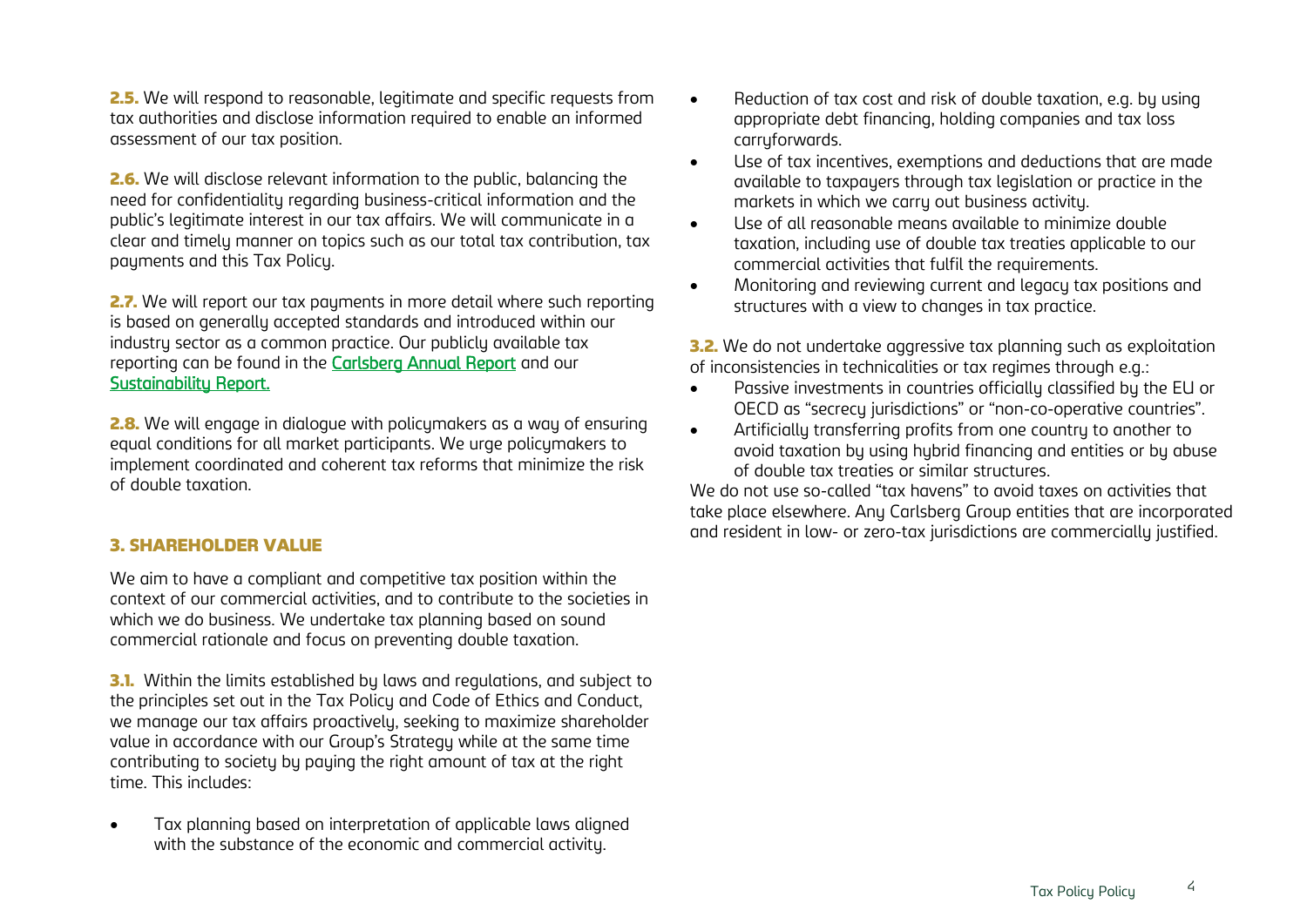### 4. TAX GOVERNANCE RESPONSIBILITIES

| <b>Body/function/individuals</b>                                                                            | <b>Roles and responsibilities</b>                                                                                                                                                                                                                                                                                                                                                                                  |
|-------------------------------------------------------------------------------------------------------------|--------------------------------------------------------------------------------------------------------------------------------------------------------------------------------------------------------------------------------------------------------------------------------------------------------------------------------------------------------------------------------------------------------------------|
| <b>Supervisory Board</b>                                                                                    | The Tax Policy is revised annually by VP & Head of Group Tax and approved by the Supervisory Board.<br>The Audit Committee (on behalf of the Supervisory Board) receives regular updates on tax affairs in the<br>Group.                                                                                                                                                                                           |
| <b>Executive Committee (ExCom)</b>                                                                          | Approves the Tax Policy and exercises oversight of tax affairs in the Group.                                                                                                                                                                                                                                                                                                                                       |
| <b>VP &amp; Head of Group Tax</b>                                                                           | Policy owner with overall responsibility to the Executive Committee/Audit Committee/Supervisory Board<br>for tax affairs in the Carlsberg Group. Also has overall responsibility for issuing, implementing and adhering<br>to the Tax Policy, ensuring that all material tax risks in the Group are duly attended to and communicated<br>to the Executive Committee/Audit Committee/Supervisory Board as relevant. |
| <b>Group Tax</b>                                                                                            | Responsible for monitoring compliance with the requirements of the policy, ensuring that the policy is<br>adhered to in day-to-day work, and issuing guidelines and manuals on how to conduct tax affairs.                                                                                                                                                                                                         |
| <b>Local heads of Finance (and/or local</b><br>tax staff) and HQ department heads                           | Responsible for ensuring that the policy is implemented and adhered to, and that all relevant employees<br>are made aware of the policy and its requirements. Responsible for all local tax matters, including<br>accounting and reporting of taxes.                                                                                                                                                               |
| <b>Management, employees and third-</b><br>party personnel of all entities in the<br><b>Carlsberg Group</b> | Responsible for adhering to this policy.                                                                                                                                                                                                                                                                                                                                                                           |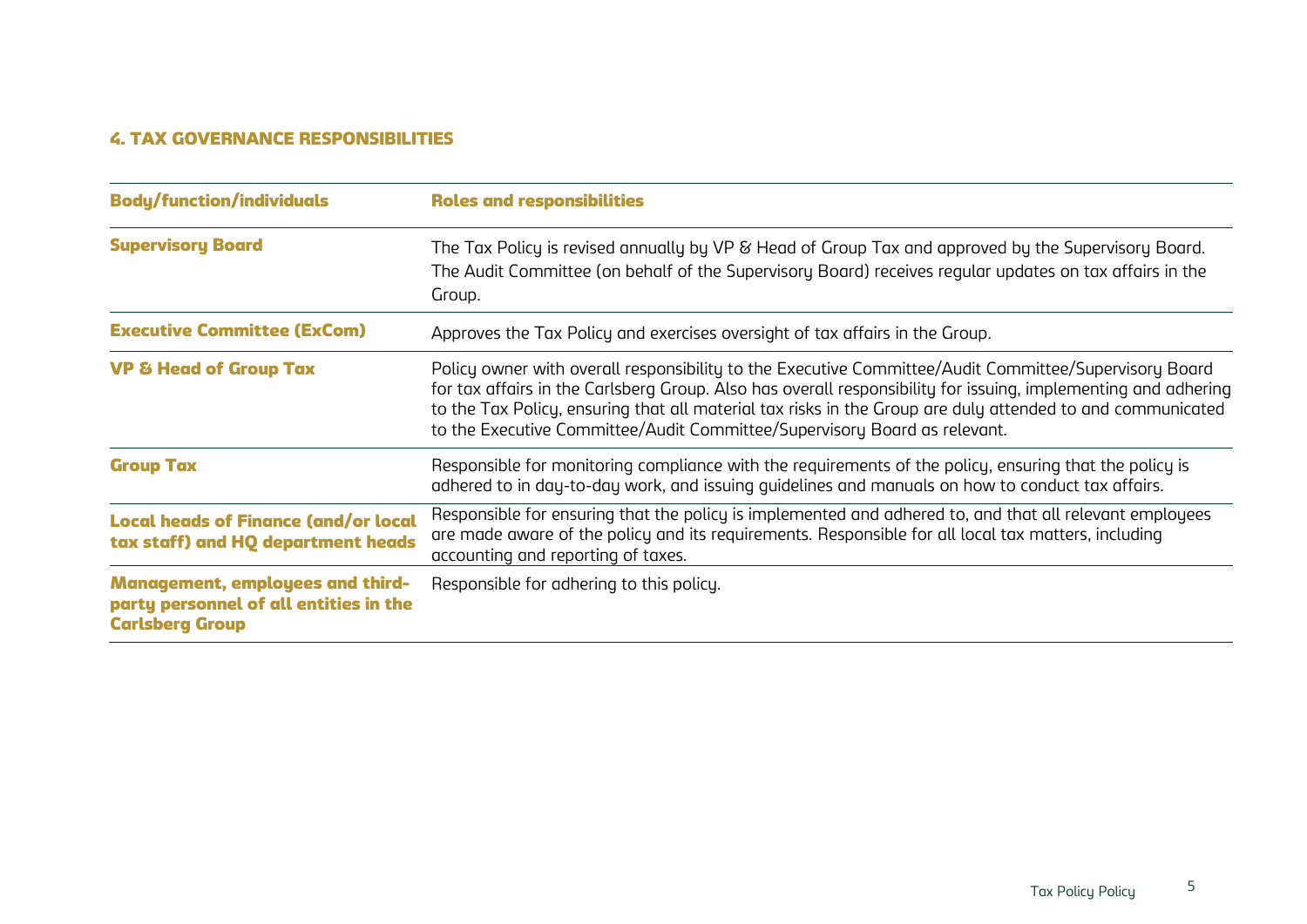## **DEVIATIONS**

This policy and framework for handling taxes, as amended when needed, must always be respected and adhered to. No exceptions from this policy can be granted.

## POLICY REVISION

This policy must be reviewed annually, and amendments must be approved in accordance with tax governance responsibilities. The policy may be amended at any time with the approval of the Supervisory Board. This English version of the policy prevails over any translated versions.

## ASSOCIATED POLICIES AND MANUALS

Internal guidelines and manuals have been issued to support and guide adherence to the Tax Policy.

## CONTACT

For more information, please contact the VP & Head of Group Tax.